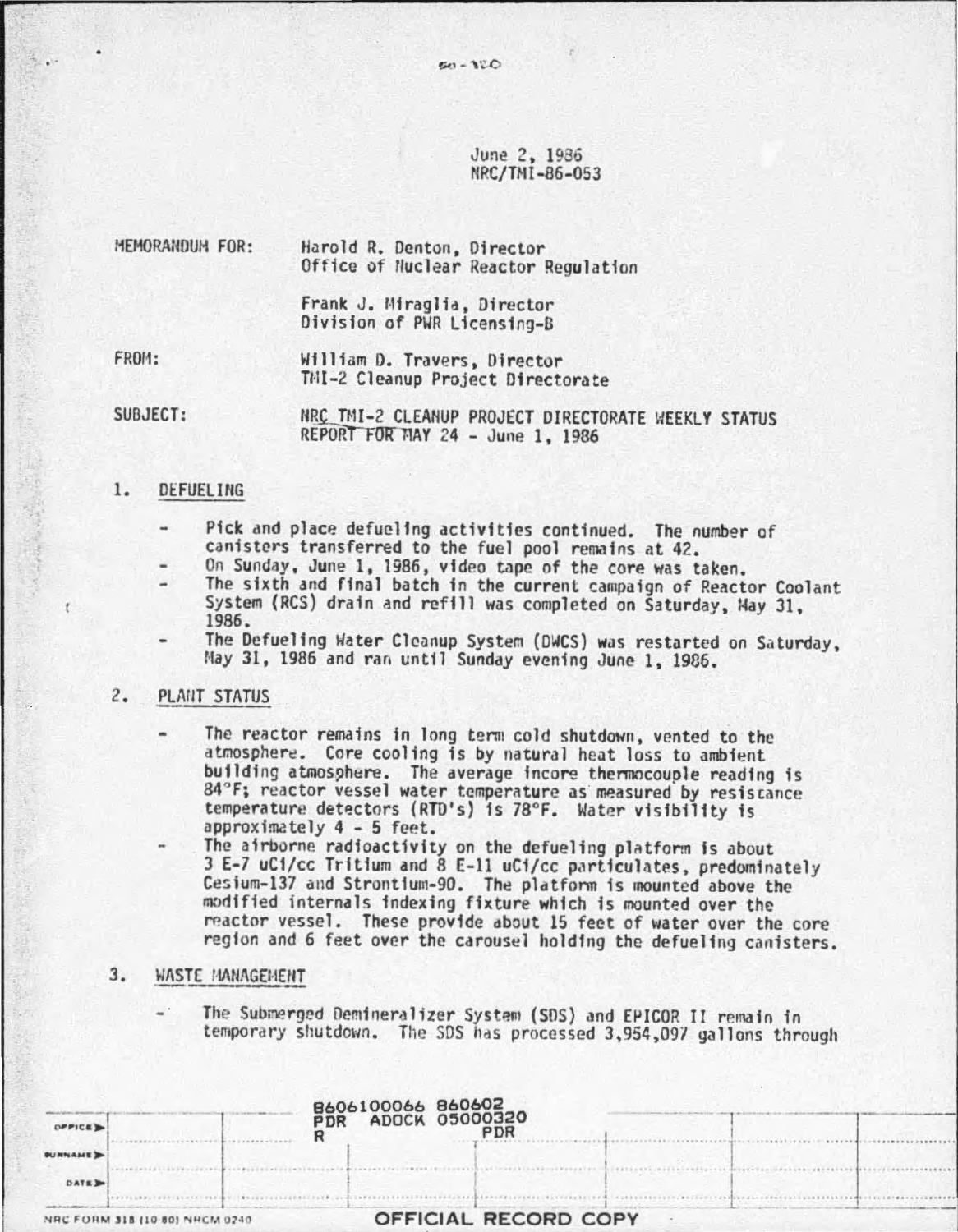Harold R. Denton Frank J. Miraglia

batch S-131. EPICOR II has processed 2,925,820 gallons through batch 287. The next processing will be the RCS drain-down water from B and C Bleed Tanks, about 75,000 gallons.

To assure a maximum kill-off of the microbial growths throughout the water storage and processing systems, the licensee plans a tank-by-tank application of hydrogen peroxide. This will include the processed water storage tanks, the EPICOR II discharge and feed tanks, the neutralizer tanks, and the miscellaneous waste holdup tank.

### ENVIRONMENTAL NONITORING 4.

- US Environmental Protection Agency (EPA) sample analysis results show that TMI site liquid effluents are in accordance with regulatory limits, NRC requirements, and The City of Lancaster Agreement.
- The Lancaster water sample taken at the water works river intake and analyzed by EPA consisted of a seven day composite sample taken from May 10 - 17, 1986. A gamma scan detected no reactor related activity.
- THI water samples taken by EPA at the plant discharge (includes Units 1 and 2) to the river consisted of seven daily composite samples taken from May 10 - 17, 1986. A gamma scan detected a trace amount of lodine-131 in the May 15 - 16, 1986 sample.
- The EPA analysis of the NRC outdoor sampler for the period May 22 -29, 1986 showed that concentrations of Cs-137 and I-131 were below the lower limit of quantitative detectability for the system, i.e., less than 1.1 E-13 microcuries/cc. A trace of I-131 was detected in the sample. The unquantifiably small traces of I-131 are probably from the Chernobyl accident.

## 5. AUXILIARY AND FUEL HANDLING BUILDING ACTIVITIES

- Water flushing was performed in the Westinghouse Valve Room (281' Auxiliary Building) over the past week. This room abuts the annulus and is the location of the mini-decay heat cooling system. This is the first major decontamination of the room.
- Assembly of the Desludging system continued.
- On May 30, 1986, one of the rail shipping casks was moved into the fuel handling truck bay to assist in lining up the cask unloading station framing. The testing program continues on the transfer shield.

### $6.$ HRC EVALUATIONS IN PROGRESS

- Technical Specification Change Request number 49, and 51.
- Recovery Operations Plan Change number 31, 33, 35, and 36.
- Solid Waste Facility Technical Evaluation Report.

| OFFICE |                                |  |  |                             |  |  |  |  |
|--------|--------------------------------|--|--|-----------------------------|--|--|--|--|
|        |                                |  |  |                             |  |  |  |  |
| DATE   |                                |  |  |                             |  |  |  |  |
|        | VRC FORM 318 (10 80) NRCM 0240 |  |  | <b>OFFICIAL RECORD COPY</b> |  |  |  |  |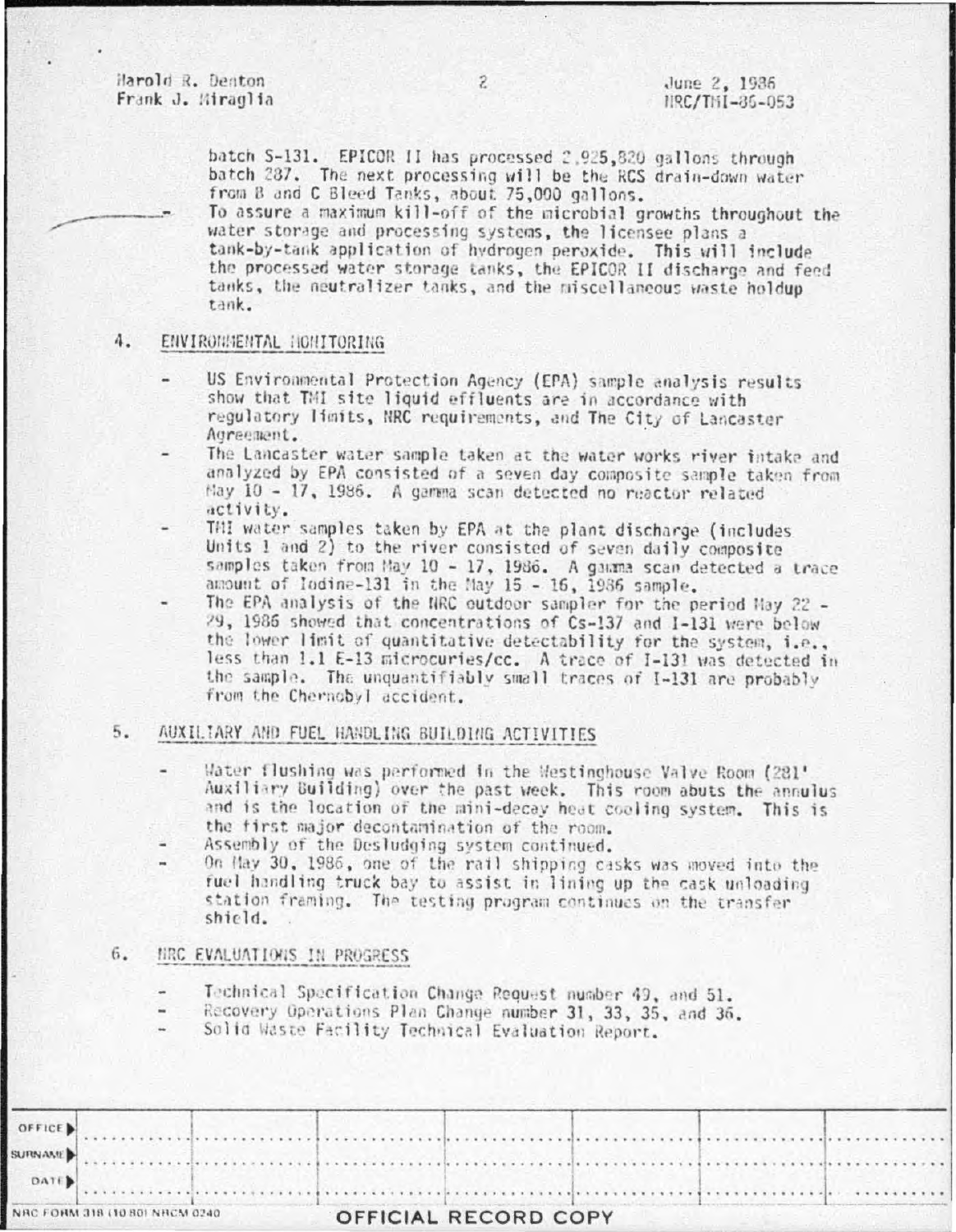Harold R. Denton Frank J. Hiraglia

- Reactor Building Sump Criticality Safety Evaluation Report. ÷
- Canister Handling and Preparation for Shipment Safety Evaluation Report.
- Defueling Canister Technical Evaluation Report, Revision 2.
- On May 28, 1986 the NRC approved GPUN's safety evaluation report for  $\overline{\phantom{a}}$ Core Stratification Sample Acquisition, Revision 3.

#### $7.$ PUBLIC HEETING

The Advisory Panel for the Decontamination of TMI-2 will meet with the NRC Commissioners on June 11, 1986 at 11:00 AH. The meeting will be held at the NRC conference room at 1717 H Street, N.M., Washington, DC.

> ORIGINAL SKALED IN. William D. Transar

William D. Travers Director TMI-2 Cleanup Project Directorate

| OFFICE )                       |  |                      |  |  |  |
|--------------------------------|--|----------------------|--|--|--|
|                                |  |                      |  |  |  |
| $\sim$ DATE)                   |  |                      |  |  |  |
| NRC FORM 318 (10 80) NRCM 0240 |  | OFFICIAL PECOPD COPY |  |  |  |